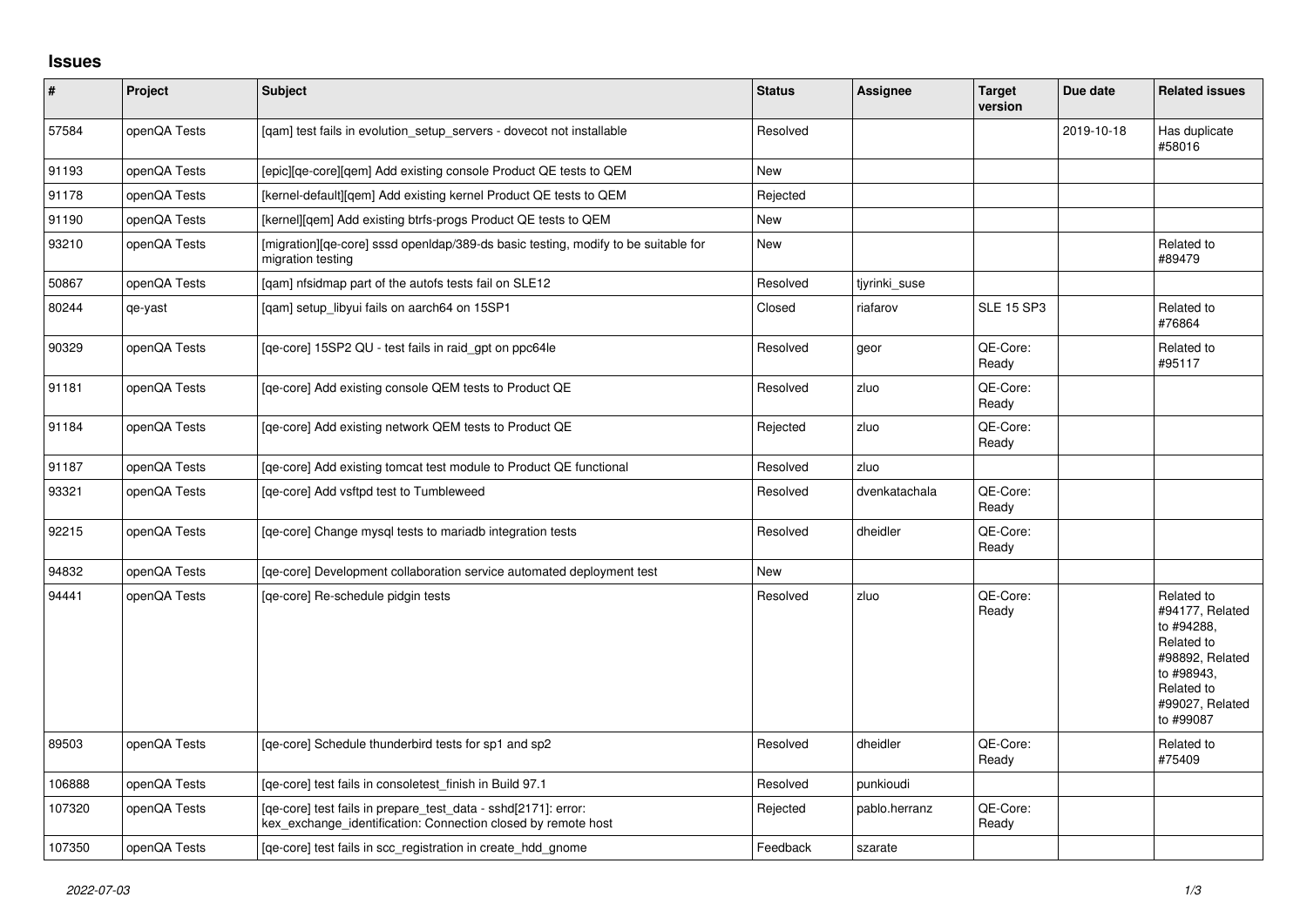| $\sharp$ | Project      | Subject                                                                                                                              | <b>Status</b> | <b>Assignee</b> | <b>Target</b><br>version | Due date | <b>Related issues</b>                                               |
|----------|--------------|--------------------------------------------------------------------------------------------------------------------------------------|---------------|-----------------|--------------------------|----------|---------------------------------------------------------------------|
| 89479    | openQA Tests | [qe-core] test fails in sssd - Fix sssd testing with openIdap, remove use of python-pam                                              | Resolved      | tonyyuan        | QE-Core:<br>Ready        |          | Related to<br>#55115, Related<br>to #13168,<br>Related to<br>#93210 |
| 107347   | openQA Tests | [qe-core] test fails in system_role                                                                                                  | Resolved      | tiyrinki suse   |                          |          |                                                                     |
| 107338   | openQA Tests | [qe-core] test fails in vino_screensharing_available                                                                                 | Resolved      | punkioudi       | QE-Core:<br>Ready        |          | Has duplicate<br>#107389                                            |
| 107341   | openQA Tests | [qe-core] test fails in vnc_two_passwords                                                                                            | Rejected      |                 |                          |          | Related to<br>#64568                                                |
| 94829    | openQA Tests | [qe-core] Web/app serving end-to-end scenario                                                                                        | New           |                 |                          |          |                                                                     |
| 93318    | openQA Tests | [qe-core][epic] Add SLE tests to Tumbleweed where missing                                                                            | Workable      |                 |                          |          | Related to<br>#95227                                                |
| 107770   | openQA Tests | [qe-core][epic] Create additional Java testing                                                                                       | New           |                 |                          |          |                                                                     |
| 107065   | openQA Tests | [qe-core][epic] Zypper test plan                                                                                                     | New           |                 |                          |          |                                                                     |
| 94090    | openQA Tests | [qe-core][qac][study] End-to-end combination test scenarios                                                                          | New           |                 |                          |          |                                                                     |
| 93895    | openQA Tests | [qe-core][qe-yast][qu] ext4_yast@s390x-zVM-vswitch-l3 fails on latest QU                                                             | Resolved      | tjyrinki_suse   | QE-Core:<br>Ready        |          |                                                                     |
| 91106    | openQA Tests | [qe-core][qe-yast][qu] test fails in select_guided_setup                                                                             | Resolved      | tjyrinki_suse   | QE-Core:<br>Ready        |          |                                                                     |
| 93757    | openQA Tests | [qe-core][qe-yast][qu] test fails in setup_libyui on lvm_thin_provisioning on all archs on<br>15-SP2 QU                              | Resolved      | tjyrinki_suse   | QE-Core:<br>Ready        |          |                                                                     |
| 93754    | openQA Tests | [qe-core][qe-yast][qu] xfs@svirt-xen-pv test fails in setup_libyui on 15-SP2 QU testing                                              | Resolved      | tjyrinki_suse   | QE-Core:<br>Ready        |          |                                                                     |
| 80452    | openQA Tests | [qe-core][qem] Problems with aarch64 RAID 15SP1/SP2 QU tests - **Suggested<br>Backport**                                             | Resolved      | geor            |                          |          |                                                                     |
| 88231    | openQA Tests | [qe-core][qem][kiwi][regression] Extend kiwi testing to prevent lvm problems                                                         | Feedback      |                 |                          |          |                                                                     |
| 87704    | openQA Tests | [qe-core][qem][QU] test fails in boot_encrypt on s390x (and only s390x)                                                              | Resolved      |                 |                          |          |                                                                     |
| 87709    | openQA Tests | [qe-core][qem][QU] test fails in bootloader                                                                                          | Resolved      | punkioudi       |                          |          |                                                                     |
| 87707    | openQA Tests | [qe-core][qem][QU] test fails in bootloader                                                                                          | Resolved      | punkioudi       |                          |          |                                                                     |
| 107344   | openQA Tests | [qe-core][sporadic] test fails in apache_ssl                                                                                         | Workable      |                 |                          |          |                                                                     |
| 107956   | openQA Tests | [qe-core][sporadic][qem] test sometimes fails in ntp_client (mau-extratests-security-fips)<br>auto_review:"503 No such source":retry | New           |                 |                          |          |                                                                     |
| 87713    | openQA Tests | [qe-yast][qe-core][qem][QU] test fails in scc_registration (multipath not tested on Full<br>images)                                  | Rejected      | mgrifalconi     |                          |          |                                                                     |
| 87710    | openQA Tests | [qe-yast][qe-core][qem][QU] test fails in scc_registration (multipath not tested on Full<br>images)                                  | Resolved      | dheidler        |                          |          |                                                                     |
| 91175    | qe-yast      | [qe-yast][qem] Add existing Product QE tests to QEM                                                                                  | Rejected      |                 |                          |          |                                                                     |